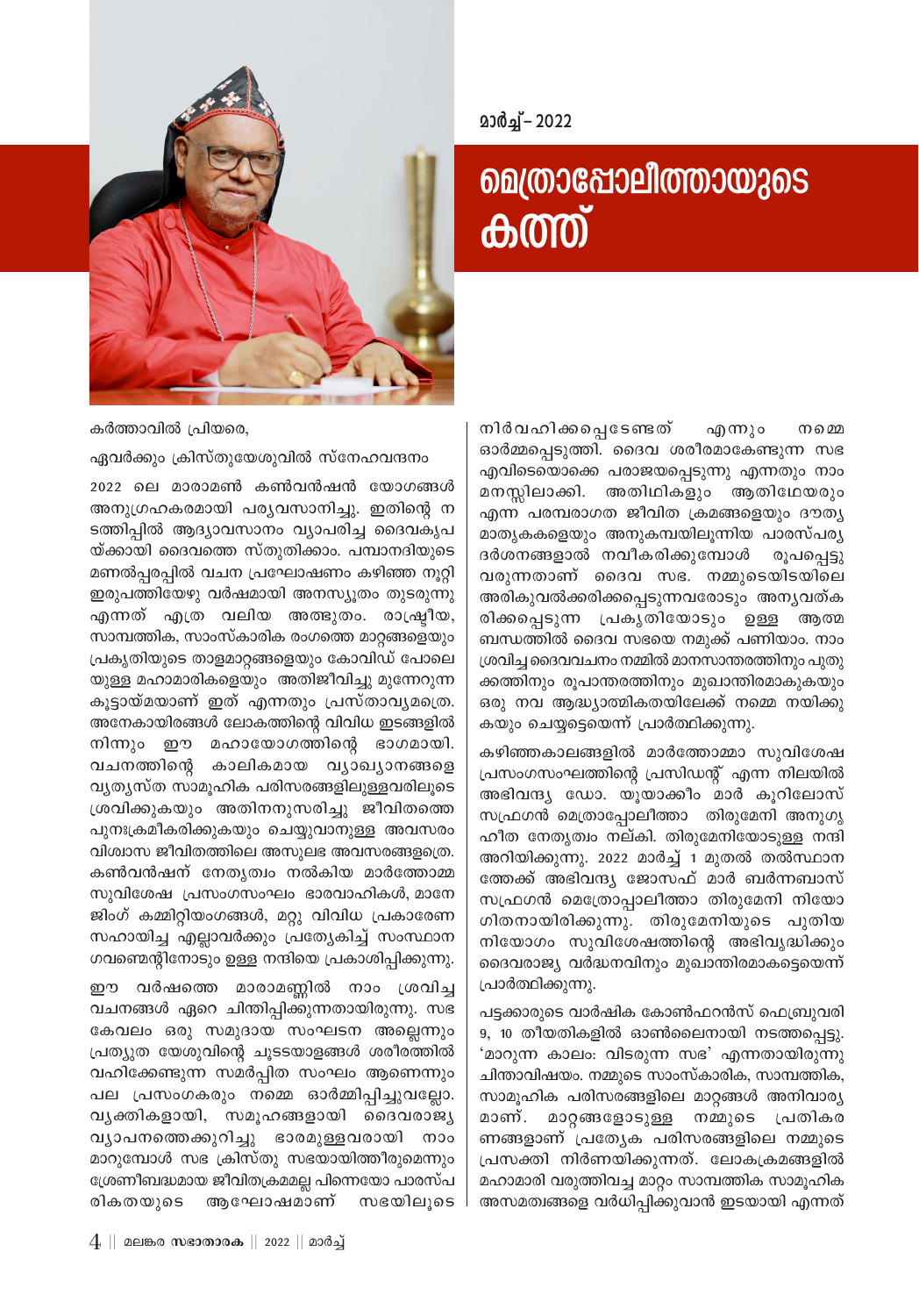ഏറെ ദുഃഖകരം. ഇത്തരം അസമത്വങ്ങളുടെ ഇരകളാകുന്നവരെ ചേർത്തുനിർത്തുന്ന പ്രവാചക ദൗത്യം ദൈവം നമ്മെ ഏല്പിച്ചിരിക്കുന്നു. പ്രതിസന്ധികളുടെ മദ്ധ്യേ സഭകളിലും സഭയ്ക്കു അനുകമ്പയുടെയും പുറത്തും രൂപപ്പെട്ട കരുതലിന്റെയും സങ്കേതങ്ങളാണ് നമുക്ക് പുതുപ്ര തീക്ഷ നൽകുന്നത്. കോഴി തന്റെ കുഞ്ഞുങ്ങളെ ചേർത്തുനിർത്തുന്നത് ദൈവസ്വഭാവം ആണെന്ന് മന സ്സിലാക്കുന്ന നാം നമ്മുടെ ജീവിത യാത്രയിലുടനീളം ചേർത്തുനിർത്തലിന്റെ സാക്ഷികളാകാം. ക്രൂശിന്റെ അനുഭവങ്ങളിലും രക്ഷയുടെ സാധൃതയെ തന്നോടൊപ്പം ക്രൂശിക്കപ്പെട്ട കള്ളന് കാട്ടിക്കൊടുത്ത ക്രിസ്തുവാണ് നമ്മുടെ വിശ്വാസത്തിന്റെ അടിത്തറ എന്നത് നാം മറക്കരുത്. ക്രൂശിനെ തന്റെ ജീവിത സാക്ഷൃത്താൽ ഹരിതാഭമാക്കുന്ന ക്രിസ്തു മൂല്യച്യുതികളിൽ വറ്റിവരണ്ട ഈ ഭൂമിയിൽ നനുത്ത വെള്ളച്ചാലുകളാകുവാൻ സഭയെ നിയോ ഗിച്ചിരിക്കുന്നു. ആ വലിയ ദൗത്യം നാം ഏറ്റെടു ക്കുമ്പോൾ സഭ വിരിയുക മാത്രമല്ല പിന്നെയോ പൂത്തുലഞ്ഞ് ഫലം കായിക്കുന്നതു കാണുവാൻ ജോർജ് സഖറിയ നമുക്കാകും. വിഷയാവതരണത്തിനും റവ. വി. എം. മാത്യു വേദപ ഠനത്തിനും നേതൃത്വം നൽകി.

ഉക്രെയിനിലെ സ്ഥിതിഗതികൾ അത്യന്തം സ്ഫോടനാ ത്മകമാണെന്ന് തെളിയിക്കുന്ന വാർത്തകളാണ് അനു ദിനം നാം കേൾക്കുന്നത്. ദേശരാഷ്ട്ര സംവിധാ നങ്ങളിലൂടെ സാമ്രാജ്യാധിപത്യത്തിന്റെ നവരൂപ ങ്ങൾ ശക്തമാകുന്നതിന്റെ ഏറ്റവും പുതിയ ഉദാഹ രണമാണിത്. ഡൊണെറ്റ്സ്ക്, ലൂഹാൻസ്ക് എന്നീ പ്രവിശ്യകൾ ഉക്രെയിനിൽ നിന്നും സ്വതന്ത്രമാകാൻ ആഗ്രഹിച്ചിരുന്നതിനെ പുന്തുണച്ചു റഷ്യ സൈനിക സഹായം നൽകുകയും അവയെ സ്വതന്ത്ര രാഷ്ട്രങ്ങ ളായി പ്രഖ്യാപിക്കുകയും ചെയ്തു എന്നതാണ് ആ മേഖലയിലുള്ള ഇപ്പോഴത്തെ പിരിമുറുക്കത്തിന് കാര ണമായി ഉയർത്തിക്കാട്ടുന്നത്. ഉക്രെയിൻ - റഷ്യൻ വംശജർ തമ്മിലുള്ള സംഘർഷം മുതലെടുക്കുന്ന സാമ്രാജ്യാധിപത്യ ശക്തികൾ സാധാരണ ജനങ്ങ ളുടെ ജീവൻ വെച്ചാണ് രാഷ്ട്രീയം കളിക്കുന്നത്. ജനങ്ങളുടെ നന്മ എന്ന ലക്ഷ്യത്തോടെ രൂപം പ്രാപിച്ച ദേശരാഷ്ട്രങ്ങളുടെ പരിമിതി ഇവിടെ വെളിവാ കുന്നു. ദേശീയത അടിച്ചേൽപ്പിക്കേണ്ട ഒന്നല്ല പ്രത്യുത വൃതൃസ്തതകളുടെ സംവാദങ്ങളിലൂടെയും പരസ്പര കരുതലിന്റെ കരുത്തിലൂടെയും രൂപപ്പെ ടേണ്ട ഒരു വികാരമാണ്. സ്വന്തജനതയിൽ വിഭാഗീ യത വളർത്തുന്ന അടിച്ചമർത്തലുകളും ഒഴിവാക്കലു കളും ഉണ്ടാകുമ്പോൾ അവിടെ സാമ്രാജ്യശക്തികൾ നേട്ടമുണ്ടാക്കും എന്ന് നാം മറക്കരുത്. ഇപ്പോൾ അവിടെ യുദ്ധാന്തരീക്ഷം കടുക്കുകയും സൈനിക നടപടി ആസന്നമാകുകയും ചെയ്തിരിക്കുന്നു. ഈ ലോകത്തെയാകെ ഭസ്മമാക്കാനുള്ള സംഹാര ശേഷിയുള്ള ആണവശക്തികൾ തമ്മിലാണ് ഏറ്റുമുട്ടാൻ പോകുന്നത് എന്നത് അതൃന്തം ഭീതിജനകമാണ്. ദൈവമെ, ലോകത്തും വിശേഷാൽ ഉക്രൈനിലും സമാധാനാന്തരീക്ഷം സംജാതമാക്കണമെ എന്ന് നമുക്ക് പ്രാർത്ഥിക്കാം. ഈ തർക്കത്തിന് പരിഹാരം കാണുവാൻ ലോകരാജ്യങ്ങളും ഐക്യ രാഷ്ട്ര സഭ, യൂറോപ്യൻ യൂണിയൻ തുടങ്ങിയ സമിതികളും മുന്നോട്ടിറങ്ങുമെന്നു നമുക്ക് വിശ്വസിക്കാം.

ആർച്ച് ബിഷപ്പ് അഭിവന്ദ്യ ഡോ. സുസപാക്യം സ്ഥാനം ഒഴിയുന്നു എന്ന് പ്രഖ്യാപിച്ചു. ലത്തീൻ അതിരൂപ തയുടെ ആർച്ച് ബിഷപ്പ് ഡോ. സൂസപാക്യം ആഴമായ ദൈവവിശ്വാസവും സാമൂഹ്യ പ്രതിബദ്ധതയും കൈമുതലായ സഭാ പിതാവാണ്. സ്വന്തസഭയിൽ മാത്രമല്ല കേരള സമൂഹത്തിനാകമാനം ഒരിക്കലും മറക്കാനാവാത്ത സംഭാവനകൾ നല്കിയാണ് അദ്ദേഹം വിരമിക്കുന്നത്. മഹാമാരിയുടെ രൗദ്ര താണ്ഡവത്തിൽ തെരുവോരങ്ങളിലും ആരോ രും ഇല്ലാതെ നീണ്ട തീരദേശത്തും കഴിഞ്ഞിരുന്ന അശരണർക്ക് അത്താണിയും നിരാലംബർക്ക് അദ്ദേഹം ആശ്വാസവുമായിരുന്നു. വിസ്തൃതമായ ആ പ്രദേശത്ത് ആവശ്യക്കാരെ കണ്ടെത്തി ദിവസത്തിൽ ഒരു നേരമെങ്കിലും ആഹാരം എത്തിക്കുവാൻ അദ്ദേഹം ശ്രമിച്ചു. മാർത്തോമ്മാ സഭയുടെ ഒരു ഉറ്റ സുഹൃത്ത്കൂടിയായിരുന്നു ആർച്ച് ബിഷപ്പ് അഭി വന്ദ്യ ഡോ. സൂസപാക്യം. തുടർന്നുള്ള ജീവിതത്തിൽ ആവശ്യമായ ദൈവകൃപ അദ്ദേഹത്തിന് നേരുന്നതി നോടൊപ്പം പുതിയ ആർച്ച് ബിഷപ്പായി നിയോഗിത നായിരിക്കുന്ന മോൺ. ഡോ. തോമസ് നെറ്റോയ്ക്ക് അനുമോദനങ്ങളും ഭാവുകങ്ങളും അർപ്പിക്കുന്നു.

ഈ വർഷം ആഗസ്റ്റ് - സെപ്തംബർ മാസങ്ങളിൽ ജർമ്മനിയിൽ നടക്കുവാനിരിക്കുന്ന സഭകളുടെ ലോക കൗൺസിൽ (WCC) ജനറൽ അസംബ്ലിയുടെ ചിന്താവിഷയം 'ക്രിസ്തുവിന്റെ സ്നേഹം ലോകത്തെ അനുരഞ്ജനത്തിലേക്കും ഐകൃത്തിലേക്കും ന യിക്കുന്നു' (Christ's Love Moves the World to Reconciliation and Unity) എന്നതാണ്. സഭയുടെ നാഥനായ ക്രി സ്തുവിന് ലോകത്തോടുള്ള അഗാധമായ സ്നേ പ്രകടനമായിരുന്നു തന്നെത്താൻ ഹത്തിന്റെ മരണത്തിന് ഏല്പിച്ചു കൊടുത്തത് എന്ന് അസംബ്ലിയുടെ ചിന്താവിഷയം നമ്മെ ഓർപ്പിക്കുന്നു. ക്രിസ്തു നമ്മെ സ്നേഹിച്ചതിന് പ്രതികരണമായി നാം ക്രിസ്തുവിനെയും അവനിലൂടെ ദൈവം സൃഷ്ടിച്ച പ്രപഞ്ചത്തേയും സ്നേഹിക്കുവാനുള്ള അവകാശം നേ ടിയിരിക്കുന്നു. കൊരിന്ത്യർക്കുള്ള ലേഖനത്തിലൂടെ പ ൗലോസ് അപ്പോസ്തോലൻ നമ്മെ ഓർമ്മിപ്പിക്കുന്നത്, "ക്രിസ്തുവിന്റെ സ്നേഹം നമ്മെ നിർബ്ബന്ധിക്കുന്നു". അസംബ്ലിയുടെ ചിന്താവിഷയത്തെ ആസ്പദമാക്കി നമ്മുടെ ഇടവകകളിലും വിവിധ സ്ഥാപനങ്ങളിലും പഠന പരിപാടികൾ ക്രമീകരിക്കുന്നത് അഭികാമൃമായിരിക്കും. കോവിഡാനന്തര ലോകത്തെ അനുരഞ്ജനത്തിലേക്കും ഐകൃത്തിലേക്കും നയിക്കുവാൻ ക്രിസ്തുവിന്റെ സ്നേഹം നമ്മെ പ്രേരിപ്പിക്കട്ടെയെന്ന് പ്രാർത്ഥിക്കാം.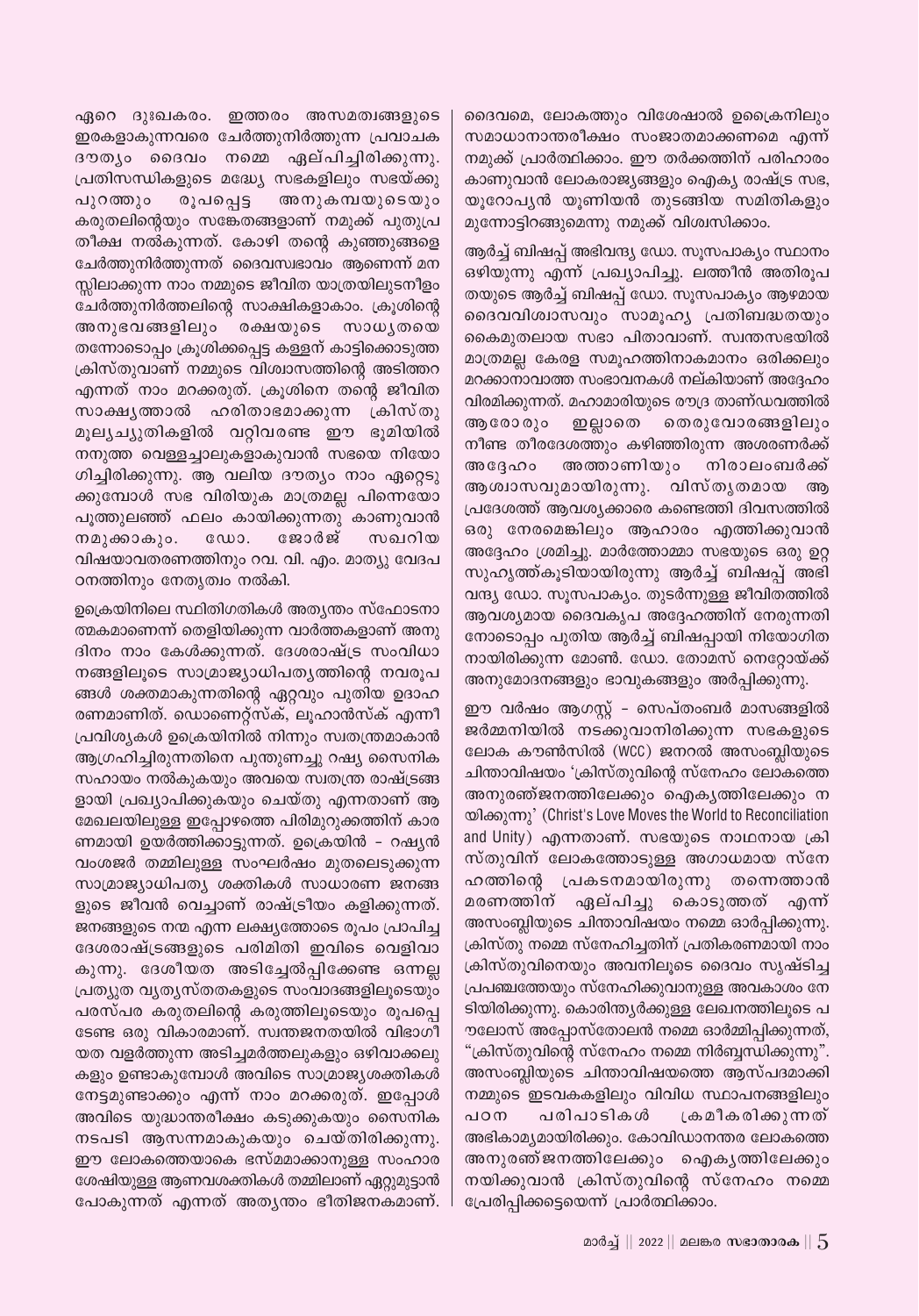കർണ്ണാടകയിലെ ഒട്ടുമിക്ക മിഷൻ ഫീൽഡുകളിലും ജനങ്ങളോടൊപ്പം പാർത്ത് സുവിശേഷമായി അദ്ദേ ഹം ജീവിച്ചു. ഒരു കാലത്ത് മാർത്തോമ്മാ സഭയിലെ യുവജനങ്ങൾക്ക് മാതൃകാപരമായി നേതൃത്വം ന ല്കിയ ശ്രീ. റോയി നെല്ലിക്കാലാ നിര്യാതനായി. മാർത്തോമ്മാ സഭാകൗൺസിലംഗം, എപ്പിസ്ക്കോപ്പൽ നോമിനേഷൻ ബോർഡ് അംഗം എന്നീ ഉത്തരവാദിത്വപ്പെട്ട സ്ഥാനങ്ങൾ വഹിച്ചപ്പോൾ തന്നെ സഭകളുടെ അതിർവരമ്പുകൾക്കതീതമായി, വിവിധ വിശ്വാസ ധാരകളെ ഉൾചേർക്കുന്ന വിശാല എക്യൂമെ നിക്കൽ ദർശനം റോയി ഉയർത്തിപ്പിടിച്ചു. മൂൻ സഭാകൗൺസിലംഗവും തെള്ളിയൂർ ശാലേം മാർത്തോമ്മാ ഇടവകാംഗവുമായ ശ്രീ. ലാലു തോ മസ് നിര്യാതനായി. കുവൈറ്റിൽ ദീർഘകാലം പ്രവർത്തിച്ച ശ്രീ. ലാലൂ സഭയുടെ വിവിധങ്ങളായ പ്രവർത്തനങ്ങൾക്കും, ഇടവകകളുടെ വളർച്ചയ്ക്കും, നിരവധി ജീവകാരുണ്യ പ്രവർത്തനങ്ങൾക്കും നേതൃത്വം നല്കിയിട്ടുണ്ട്. ബാംഗ്ലൂർ ഹെബ്ബാൾ മാർത്തോമ്മാ ഇടവകാംഗമായ ശ്രീ. കെ. ഒ. ചാക്കോ അന്തരിച്ചു. ബാംഗ്ലൂർ ഇടവകകളുടെയും ഹോസ്കോട്ട മിഷന്റെയും പ്രാരംഭ ഘട്ടത്തിൽ സഭാ നേതൃത്വത്തോടൊപ്പം സഞ്ചരിച്ച് നിശബ്ദ സേവനം കാഴ്ചവെച്ച വ്യക്തിയാണ് ചാക്കോച്ചൻ. ഈ പ്രീയപ്പെട്ടവരുടെ ജീവിതത്തെ ഓർത്ത് ദൈവത്തെ സ്തുതിക്കുകയും കുടുംബാംഗങ്ങളുടെ ദുഖത്തിൽ പങ്ക് ചേരുകയും, ഇവരുടെ ദേഹ വിയോ ഗത്തിൽ മാർത്തോമ്മാ സഭയുടെ അനുശോചനം രേഖപ്പെടുത്തുകയും ചെയ്യുന്നു.

മാർച്ച് 1 അന്താരാഷ്ട്ര സിവിൽ ഡിഫെൻസ് ദിന മായി ആചരിക്കുന്നു. സമൂഹത്തിൽ നടമാടുന്ന വിവേചനങ്ങൾക്കെതിരെ മനുഷ്യ മനസാക്ഷിയെ ഉണർത്തുക എന്നതാണ് ഈ ദിനത്തിന്റെ ഉദ്ദേശ്യം. ജാതി, മത, വർണ്ണ, ലിംഗ, ഭാഷാ വ്യത്യാസങ്ങളുടെ പേരിൽ അനേകർ വിവേചനം അനുഭവിക്കുന്നു എന്ന യാഥാർത്ഥ്യം നാം ഉൾക്കൊള്ളണം. മാർച്ച് 8 അന്താരാഷ്ട്ര വനിതാ ദിനമാണ്. വനിതകളുടെമേൽ ലിംഗഭേദത്തിന്റെ ശ്രേണീബദ്ധക്രമങ്ങൾ അടിച്ചേൽപി ക്കുന്ന പ്രവണത ഒട്ടും അഭിലഷണീയമല്ല. പരസ്പര ബഹുമാനത്തിൽ അധിഷ്ഠിതമായ ഒരു ജീവിതക്രമത്തെ സാധ്യമാക്കണം. ലിംഗഭേദങ്ങളുടെ മധ്യേ നീതിബോധത്തിലുറച്ച സമാധാന ജീവിതം സാധ്യമാക്കാനുള്ള ബാധൃത ക്രിസ്തു നമ്മെ ഭരമേല്പിച്ചിരിക്കുന്നു.

മാർച്ച് മാസം നോമ്പുകാല മാസമാണ്. ആളത്വത്തിന് സൗഖ്യവും സമഗ്രതയും കണ്ടെത്താനും നിയോഗ ബോധ്യം പുതുക്കാനും നമ്മെ സഹായിക്കുന്ന വേദഭാഗങ്ങൾ ആണ് നാം ധ്യാനിക്കുന്നത്. മാർച്ച് മാസം 6-ാം തീയതി ഞായറാഴ്ച 'സാന്ത്വനം നല്കുന്ന സൗഖ്യം' എന്നതാണ് ചിന്താവിഷയം (വി. മർക്കോസ് 1: 40–45). യേശു മനസ്സലിഞ്ഞ് കുഷ്ഠരോഗിയെ കൈനീട്ടി തൊട്ട് സൗഖ്യമാക്കുമ്പോൾ, സാന്ത്വനത്തിന്റെ

മാർച്ച് മാസം 1 -ാം തീയതി മുതൽ അഭിവന്ദ്യ ഡോ. യൂയാക്കീം മാർ കൂറിലോസ് സഫ്രഗൻ മെത്രാപ്പോലീത്താ മൂംബൈ ഭദ്രാസത്തോടൊപ്പം ഡൽഹി ഭദ്രാസനത്തിന്റെയും അഭിവന്ദ്യ ജോസഫ് മാർ ബർന്നബാസ് സഫ്രഗൻ മെത്രോപ്പാലീത്താ തിരുവനന്തപുരം - കൊല്ലം ഭദ്രാസനത്തോടൊപ്പം കൊട്ടാരക്കര – പുനലൂർ ഭദ്രാസനത്തിന്റെയും ചുമതല കൂടി നിർവ്വഹിക്കുകയാണല്ലോ. നമ്മുടെ എല്ലാ തിരുമേ നിമാരെയും അവരുടെ ചുമതലാസ്ഥാനങ്ങളെയും പ്ര ത്യേകം പ്രാർത്ഥനയിലോർക്കാം. നമ്മുടെ സഭയിൽ കൂടുതൽ എപ്പിസ്ക്കോപ്പാമാരെ എടുക്കേണ്ടതിന്റെ ആവശ്യകത2022 ഫെബ്രുവരി മാസം 11-ാം തീ യതി കൂടിയ സഭാ കൗൺസിൽ യോഗം ചർച്ച ചെയ്യുകയും 2022 സെപ്തംബർ മാസം 13, 14, 15 എന്നീ തീയതികളിൽ കൂടുന്ന സഭാ മണ്ഡലയോഗത്തിൽ 4 എപ്പിസ്ക്കോപ്പാമാരെ കൂടി തിരഞ്ഞെടുക്കണം എന്ന ഔദ്യോഗിക പ്രമേയം അവതരിപ്പിക്കുന്നതിനും, ആയത് സഭാ മണ്ഡലം പാസ്സാക്കുന്ന പക്ഷം എപ്പിസ്ക്കോപ്പൽ നോമിനേഷൻ ബോർഡിനെ തിരഞ്ഞെടുക്കുക എന്ന ഔദ്യോഗിക പ്രമേയം അവതരിപ്പിക്കുന്നതിനും തീരുമാനിച്ചു. സഭയുടെ സുപ്ര ധാനമായ ഈ ആവശ്യത്തിന്മേൽ പ്രാർത്ഥനാപൂർവ്വ മായ സഹകരണം നല്കണമെന്നറിയിക്കുന്നു. സഭാ കൗൺസിലിന്റെ ആലോചനയോടും എപ്പിസ്ക്കോപ്പൽ സിനഡിന്റെ അംഗീകാരത്തോടും റവ. ഡോ. ഈശോ മാത്യു, റവ. കെ. വൈ. ജേക്കബ്, റവ. മാത്യു ജോൺ എന്നീ മൂന്ന് വൈദീകരെ കൂടി വികാരി ജനറാളന്മാരായി നിയമിച്ചിരിക്കുന്നു. സഭയുടെ കാലോചിതമായ വളർച്ചയ്ക്കും ദൈവനാമമഹത്വത്തിനും ഈ നിയമനം മുഖാന്തരമാകട്ടെയെന്ന് പ്രാർത്ഥിക്കുകയും എല്ലാ ആശംസകളും അറിയിക്കുകയും ചെയ്യുന്നു.

കേന്ദ്ര ധനകാര്യ മന്ത്രാലയത്തിൽ ഡെപ്യൂട്ടി കമ്മീഷണർ ആയി പ്രവർത്തിക്കുന്ന ശ്രീമതി. അന്ന ശോശാ തോമസ് IRS കേന്ദ്ര ധനമന്ത്രി കഴിഞ്ഞ മാസം പാർലമെന്റിൽ അവതരിപ്പിച്ച ബജറ്റ് തയ്യാറാക്കുന്നതിൽ ഒരു നിർണ്ണായക പങ്കു വഹിച്ചു എന്നറിയുന്നത് സന്തോഷകരമാണ്. കോഴഞ്ചേരി സെന്റ് തോമസ് ഇടവകാംഗമായ ശ്രീമതി അന്ന തോമസിനെ അനുമോദിക്കുന്നു.

നമ്മുടെ സഭയിലെ സീനിയർ വൈദീകരിലൊരാളായ ബഹുമാനപ്പെട്ട റവ. എസ്. വി. ചെറിയാൻ അച്ചൻ കർത്തൃസന്നിധിയിലേക്ക് ചേർക്കപ്പെട്ടു. തികഞ്ഞ ശാന്തതയോടും ദൈവകൃപയിൽ ശരണപ്പെട്ടും കർത്താവേല്പിച്ച ശുശ്രൂഷ മാതൃകാപരമായി നിർവ്വഹിച്ച ഒരു വൈദീക ശ്രേഷ്ഠനാണദ്ദേഹം. കർണ്ണാടകയിൽ നിന്നുള്ള ആദ്യ തദ്ദേശീയ മാർ ത്തോമ്മാ വൈദികൻ റവ. ജെ. ചിന്നദുരൈ അച്ചൻ കർത്തൃസന്നിധിയിൽ ചേർക്കപ്പെട്ടു. ലാളിതൃത്തോടും വിനയത്തോടും, ദൈവസ്നേഹത്തിലും പരിഭവം കൂടാ തെയും ദൈവം തന്നെ എൽപ്പിച്ച ശുശ്രൂഷകൾ അനുഗ്ര ഹപ്രദമായി നിർവ്വഹിച്ച ഒരു പട്ടക്കാരനാണദ്ദേഹം.